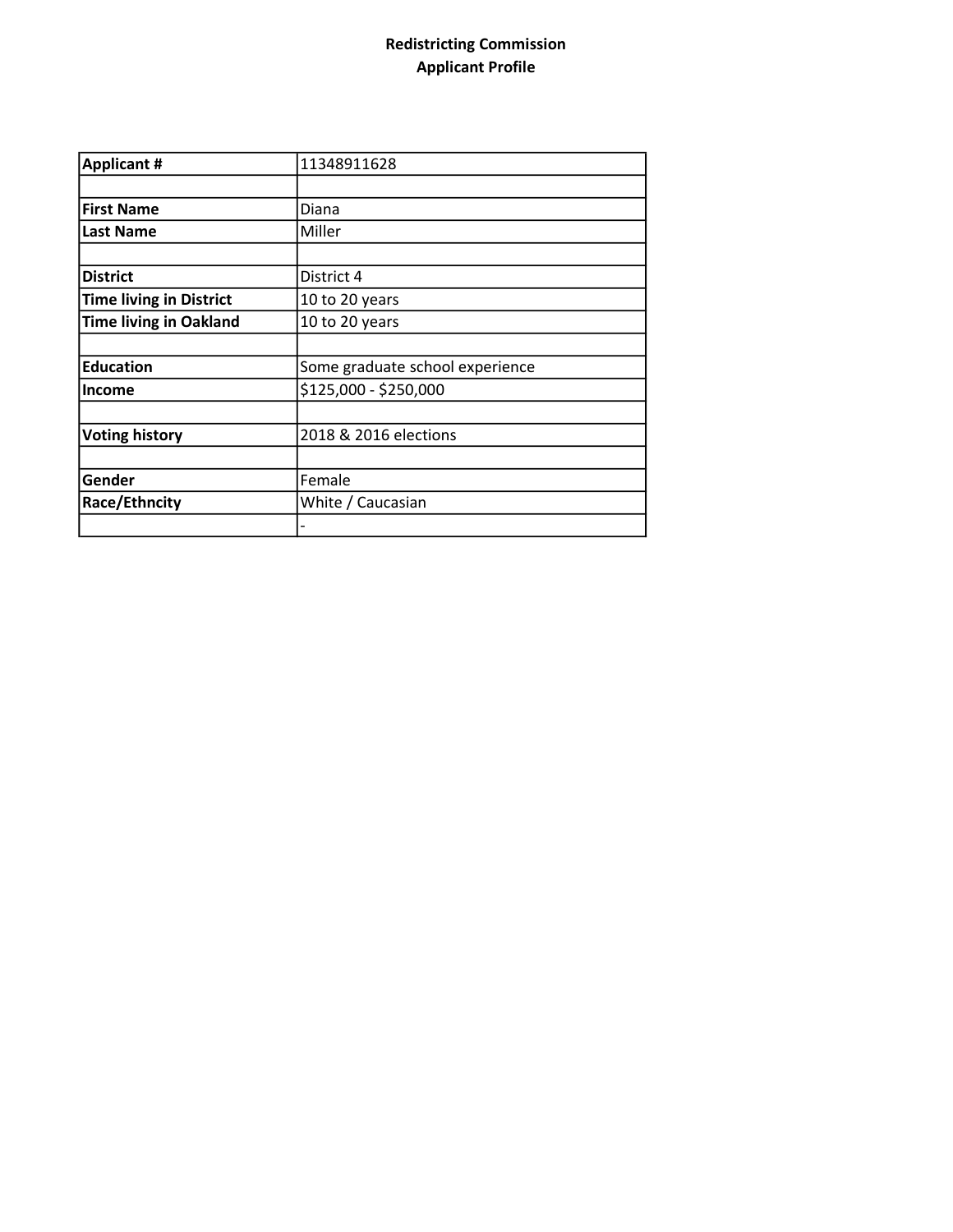## **Supplemental Questionnaire**

Your response to each of the mandatory following questions is limited to no more than 500 words. Please type in the space provided for each question.

\*1. Why do you wish to serve on the Commission and why do you think the work of the Commission is important?

I would like to serve on the Commission because I feel that the work is important and interesting, and because I enjoy problem solving in a team setting. I would like to learn about how the current seven districts were drawn, and I'd like to be part of the team who considers equity to be a top priority in redrawing the boundaries, based on the most current census. The people of Oakland deserve equal representation in the voices of their School Board Members and their District Council Members.

\*2. Explain what it means to be impartial and describe your ability to exercise impartiality.

As a high school math teacher, being impartial is part of my daily mindset. I have empathy for my students, but I'm also impartial, as I am a sound listener to students' issues, their perspectives, how they each process information as individuals. I make even-keeled, fair decisions given many facets of information, always with the needs of students and their learning being the top priority.

\*3. The Commissioners will need to work collaboratively in redrawing district boundaries. Provide an example from when you had to set aside your own self-interest to achieve a common goal.

I was the Math Department Chair at my high school for 3 years, starting in 2016-2017. As a Chair, I served as a liaison and a communicator to/with the other math teachers and the school administrators. I worked together with my math department colleagues to negotiate an edit to the math pathways. Our math pathways (course selections for four years of high school) had been reconstructed a few years earlier than my tenure. As a team, we felt that adjustments needed to be made in order to help the average student guide themselves into the correct pathway, with just the right amount of challenge. I carefully argued our case to the School Board, who by a narrow margin voted to edit the pathways as we advised. It does make teaching mixed ability classes a bit more difficult for me, and for the other teachers, but we knew that would be the case, and we are doing our best to differentiate instruction to meet the needs of all students. The benefits of having all students sign up for the appropriate courses is worth the extra planning work on our part.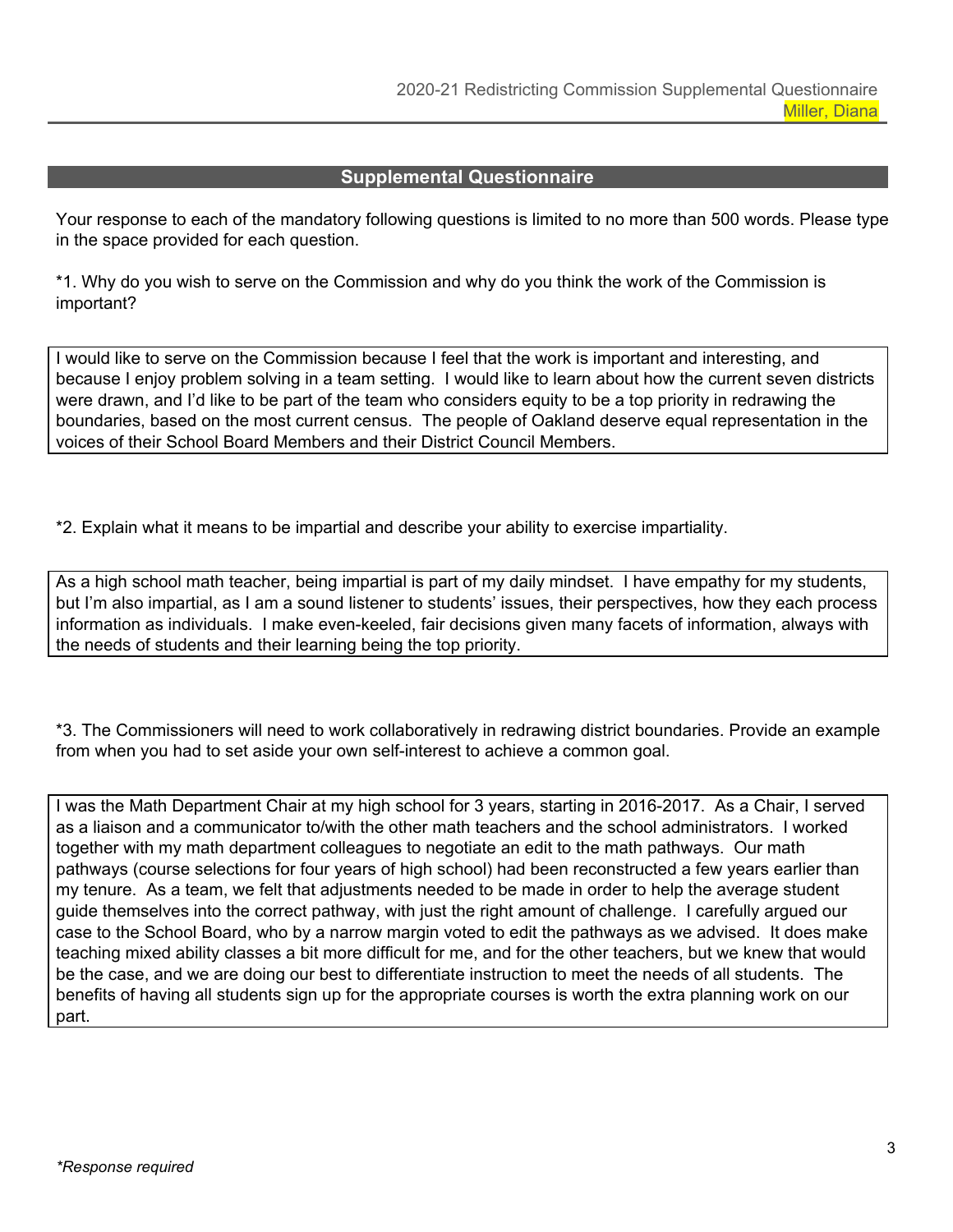\*4. All Commissioners must demonstrate an understanding of and appreciation for Oakland's diversity. Describe your knowledge of and appreciation for Oakland's people and places, and how this will enhance your work as a commissioner.

Although I do not work for OUSD, my older son goes to Skyline High School. Our whole family appreciates the diversity at Skyline HS. I was able to observe a series of class presentations in his Chemistry class. There were many different views and experiences in one room -- this is enriching to his (and the whole class') education. For him, being part of Oakland's community every day increases his creativity and opens his mind to how other people experience various parts of life. I feel that his positive experience at school is part of my cultural experience of living in Oakland. Also, for a few consecutive summers, I taught a community service / social justice class at my high school, where we volunteered at West and East Oakland elementary schools in the summer. We played math games with the children, and spent time on the playground enjoying each others' company. This was enriching and joyful for me, and for my high school students. I feel proud to live in Oakland.

\*5. Provide an example from when you faced a complex question or situation. What problem solving skills did you use to solve it?

One challenge that I consistently face, and I'm always working on, is how to serve my students who have ADHD (Attention Deficit Hyperactivity Disorder). When students have a difficult time focusing, they still want to learn. They still want to be successful in school, and have positive relationships with their teachers and classmates. For some students, it's helpful to create a code word, which when said, helps them realize that they need to refocus. For others, creating a structure of pre-printed notes gives them an outline to help them follow lessons in real time. Still, others need different types of structure, from specific seating, to frequent check-ins, to a specific classroom job, and/or to extra time to turn in work. These students have either a 504 plan or an IEP, which allows them access to learning the content of the course. It doesn't give them an unfair advantage. It allows them to have equal access to learning. I use my skills in working directly with students, with their assigned Resource Specialists, and with the students' parents to find appropriate accommodations so that these students find success in their learning.

\*6. Describe any professional, social, political, volunteer, community activities, and/or causes in which you have been involved or that you have financially supported. If you do not have any activities to report, type N/A in the space provided.

We have supported Joaquin Miller Elementary PTA, Skyline HS PTA, and the Skyline HS Cross Country Team. I was the co-chair of the Joaquin Miller Walkathon for a couple of years. We have contributed in small amounts to the campaigns of a few current Oakland politicians. Those amounts have been under your